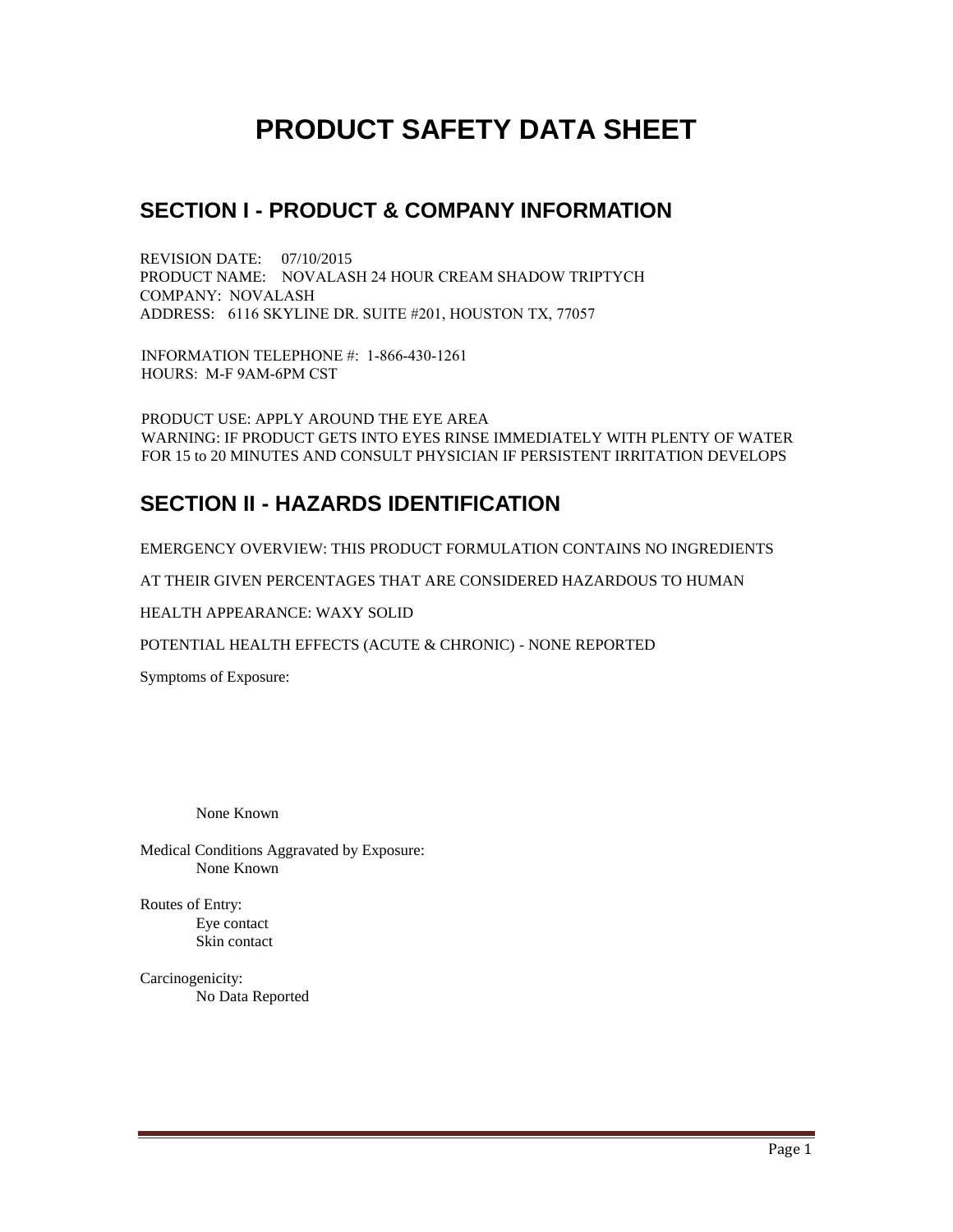## **SECTION III - COMPOSITION/INFORMATION ON INGREDIENTS**

| Component                            | CAS No.        | % Range        |
|--------------------------------------|----------------|----------------|
|                                      |                |                |
| Isododecane                          | $141 - 70 - 8$ | >30.00         |
| Cyclopentasiloxane                   | 541-02-6       | 10.00-30.00    |
| Trimethylsiloxysilicate              | N/A            | 10.00-30.00    |
| Polyethylene                         | 9002-88-4      | 3.00-10.00     |
| Disteardimonium Hectorite            | 94891-31-3     | 1.00-3.00      |
| Hydrogenated Polyisobutene           | 68937-10-0     | 1.00-3.00      |
| Phenyl Trimethicone                  | 2116-84-9      | 1.00-3.00      |
| Dimethicone                          | 9006-65-9      | 1.00-3.00      |
| Hydrogenated Polyisobutene           | 68937-10-0     | 1.00-3.00      |
| Propylene Carbonate                  | 108-32-7       | $0.30 - 1.00$  |
| Lecithin                             | 8002-43-5      | $0.10 - 0.30$  |
| Trihydroxystearin                    | 139-44-6       | $0.10 - 0.30$  |
| <b>Tocopheryl Acetate</b>            | 58-95-7        | < 0.10         |
| <b>BHT</b>                           | 128-37-0       | < 0.10         |
| $+/-$ (May Contain)                  |                |                |
| Mica                                 | 12001-26-2     | $0.00 - 10.00$ |
| Titanium Dioxide (CI 77891)          | 13463-67-7     | $0.00 - 10.00$ |
| Iron Oxides (CI 77491, CI 77492,     | 1309-37-1      | $0.00 - 10.00$ |
| CI 77499)                            | 1345-25-1      | $0.00 - 10.00$ |
|                                      | 1317-61-9      | $0.00 - 10.00$ |
| Blue 1 Lake (CI 42090)               | 15792-67-3     | $0.00 - 10.00$ |
| Yellow 5 Lake (CI 19140)             | 12225-21-7     | $0.00 - 10.00$ |
| Bismuth Oxychloride (CI 77163)       | 7787-59-9      | $0.00 - 10.00$ |
| Ultramarines (CI 77007)              | 1317-97-1      | $0.00 - 10.00$ |
| Ferric Ferrocyanide (CI 77510)       | 14038-43-8     | $0.00 - 10.00$ |
| Chromium Oxide Greens (CI 77288)     | 1308-38-9      | $0.00 - 10.00$ |
| Chromium Hydroxide Greens (CI 77289) | 12001-99-9     | $0.00 - 10.00$ |
| Manganese Violet (CI 77742)          | 10101-66-3     | $0.00 - 10.00$ |
| Carmine (CI 75470)                   | 1390-65-4      | $0.00 - 10.00$ |
| Red 40 Lake (CI 16035)               | 68583-95-9     | $0.00 - 10.00$ |

# **SECTION IV - FIRST AID MEASURES**

EYES: RINSE IMMEDIATELY WITH PLENTY OF WATER FOR 15 to 20 MINUTES AND CONSULT PHYSICIAN IF PERSISTENT IRRITATION DEVELOPS

ORAL: IN CASE OF ACCIDENTAL INGESTION SEEK MEDICAL ATTENTION IMMEDIATELY

SKIN: IN CASE OF ALLEGIC REACTION SEE A PHYSICIAN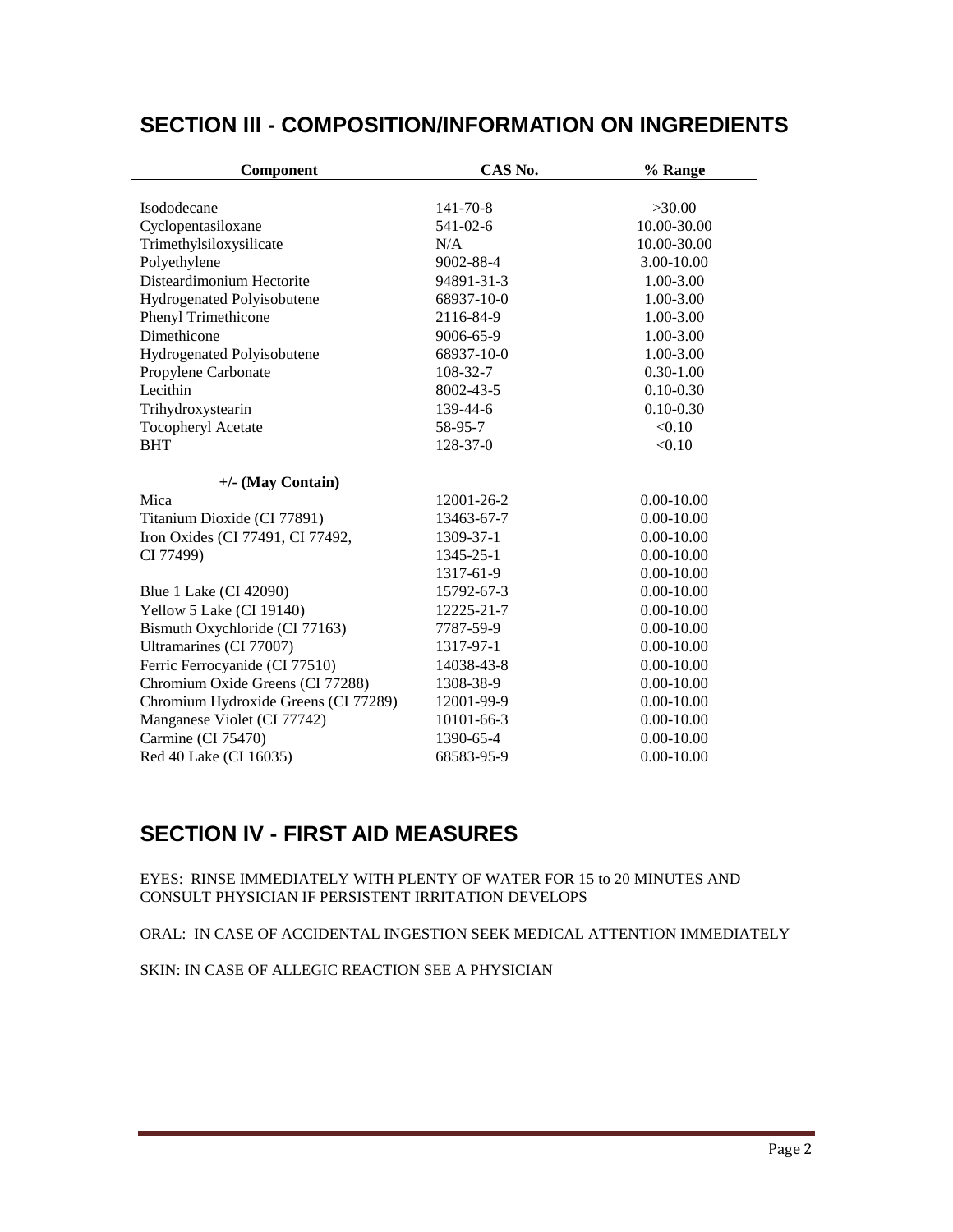## **SECTION V - FIRE FIGHTING MEASURES**

FLASH POINT: 45° C

EXTINGUISHING MEDIA: CARBON DIOXIDE, DRY CHEMICAL, FOAM OR WATER SPECIAL FIRE FIGHTING PROCEDURES: POSITIVE PRESSURE SELF-CONTAINED BREATHING APPARATUS AND FULL PROTECTIVE GEAR

#### **SECTION VI - ACCIDENTAL RELEASE MEASURES**

EVACUATE THE AREA OF ALL UNNECESSARY PERSONNEL. WEAR SUITABLE PROTECTIVE EQUIPMENT LISTED UNDER EXPOSURE/PERSONAL PROTECTION SECTION VIII. CONFINE SPILL USING ABSORBENT MATERIAL PROVIDED. TAKE UP AND CONTAINERIZE FOR PROPER DISPOSAL AS DESCRIBED UNDER DISPOSAL

#### **SECTION VII - HANDLING & STORAGE**

KEEP ALL CONTAINERS AND PACKAGING COMPONENTS TIGHTLY CLOSED. PROTECT AGAINST PHYSICAL DAMAGE

PACKAGING GROUP III: NOT DANGEROUS

## **SECTION VIII - EXPOSURE CONTROLS / PERSONAL PROTECTION**

ENGINEERING CONTROLS: NORMAL VENTILATION SUFFICIENT FOR USE OF THIS **PRODUCT** 

PERSONAL PROTECTIVE EQUIPMENT: NOT REQUIRED FOR USE OF PRODUCT

COMPOUNDERS: WEAR PROTECTIVE EYE GOGGLES, GLOVES AND SUITABLE MASK WHEN WORKING WITH THE INGREDIENTS IN THIS FORMULA.

#### **SECTION IX - PHYSICAL & CHEMICAL PROPERTIES**

MELTING POINT: BETWEEN 64° C - 70 °C BULK DENSITY: NOT DETERMINED APPEARANCE: WAXY SOLID FLASH POINT: 45° C pH: N/A ODOR: CHARACTERISTIC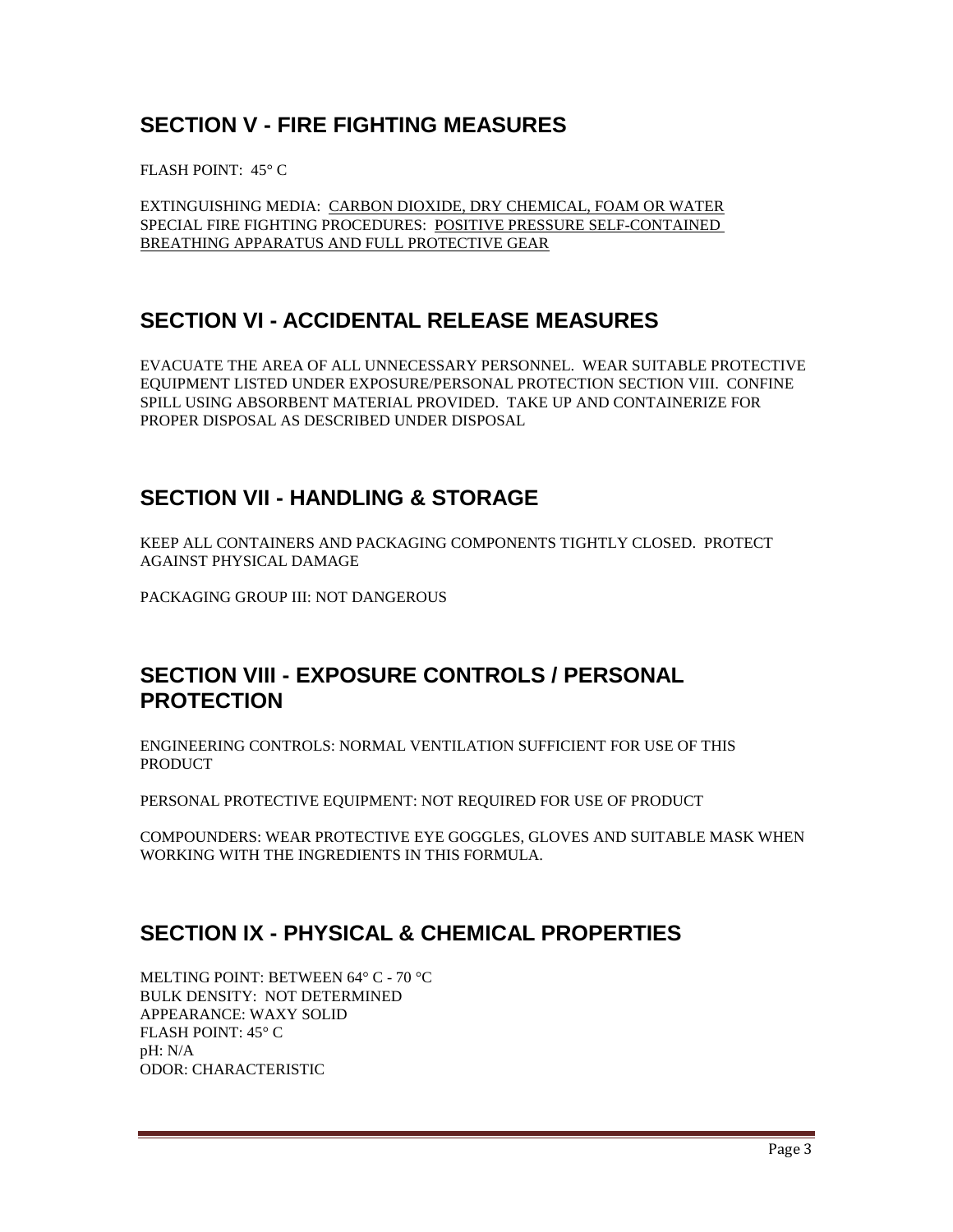# **SECTION X - STABILITY & REACTIVITY**

PRODUCT IS STABLE AND UNREACTIVE WITH WATER. NO HAZARDOUS REACTION SHOULD OCCUR

#### **SECTION XI - TOXICOLOGICAL INFORMATION**

NO TOXICOLOGICAL INFORMATION DATA REPORTED

IF PRODUCT GETS INTO EYES RINSE IMMEDIATELY WITH PLENTY OF WATER FOR 15 TO 20 MINUTES AND CONSULT PHYSICIAN IF PERSISTENT IRRITATION DEVELOPS

IF PRODUCT IS INGESTED ACCIDENTAL INGESTION SEEK MEDICAL ATTENTION IMMEDIATELY

IN CASE OF ALLEGIC REACTION STOP USING PRODUCT AND SEEK MEDICAL ATTENTION

# **SECTION XII - ECOLOGICAL INFORMATION**

DO NOT DISCARD PRODUCT IN WATERWAYS HAS THE POTENTIAL TO BIOACCUMULATE

# **SECTION XIII - DISPOSAL CONSIDERATIONS**

DISPOSE IN ACCORDANCE WITH FEDERAL, STATE AND LOCAL REGULATIONS DO NOT DISCARD IN WATERWAYS

# **SECTION XIV - TRANSPORT INFORMATION**

For Finished packaged product transported by ground (DOT): Non Hazardous For Finished packaged product transported by air (IATA): Non Hazardous For Finished packaged product transported by sea (IMDG): Non Hazardous

This product is not hazards and does not have a UN number

# **SECTION XV - REGULATORY INFORMATION**

| <b>Regulatory Class</b> | UN Number | Packaging Group-I, II, III | <b>Flash Point in <math>\circ</math> C</b> | Risk & Safety Phase |
|-------------------------|-----------|----------------------------|--------------------------------------------|---------------------|
| None                    | None      | Ш                          | 45 $\degree$ C                             | None                |